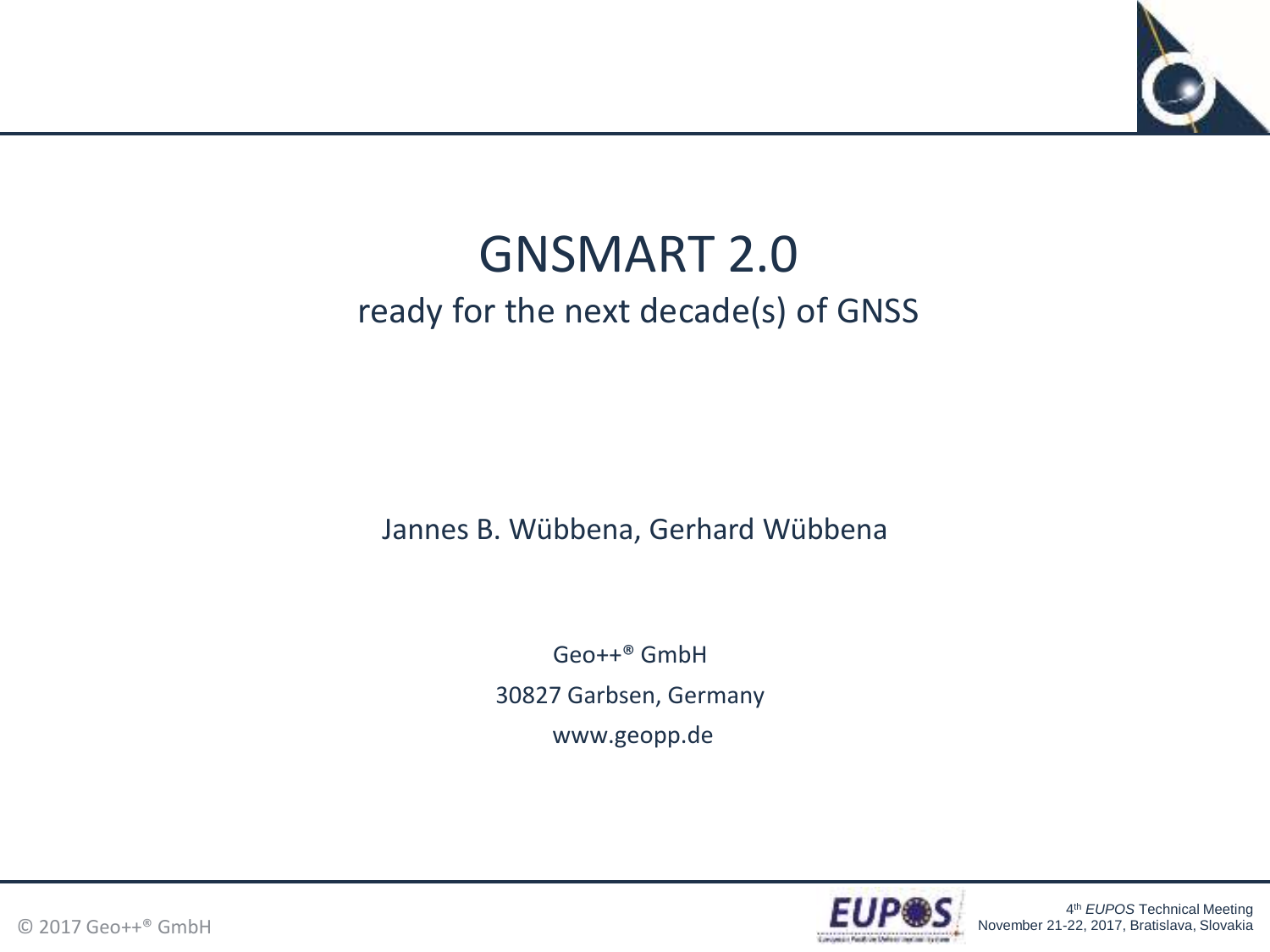## The evolution of GNSS





any  $147$ 

Non GPS/GLONASS satellites can contribute significantly to accurate GNSS services!

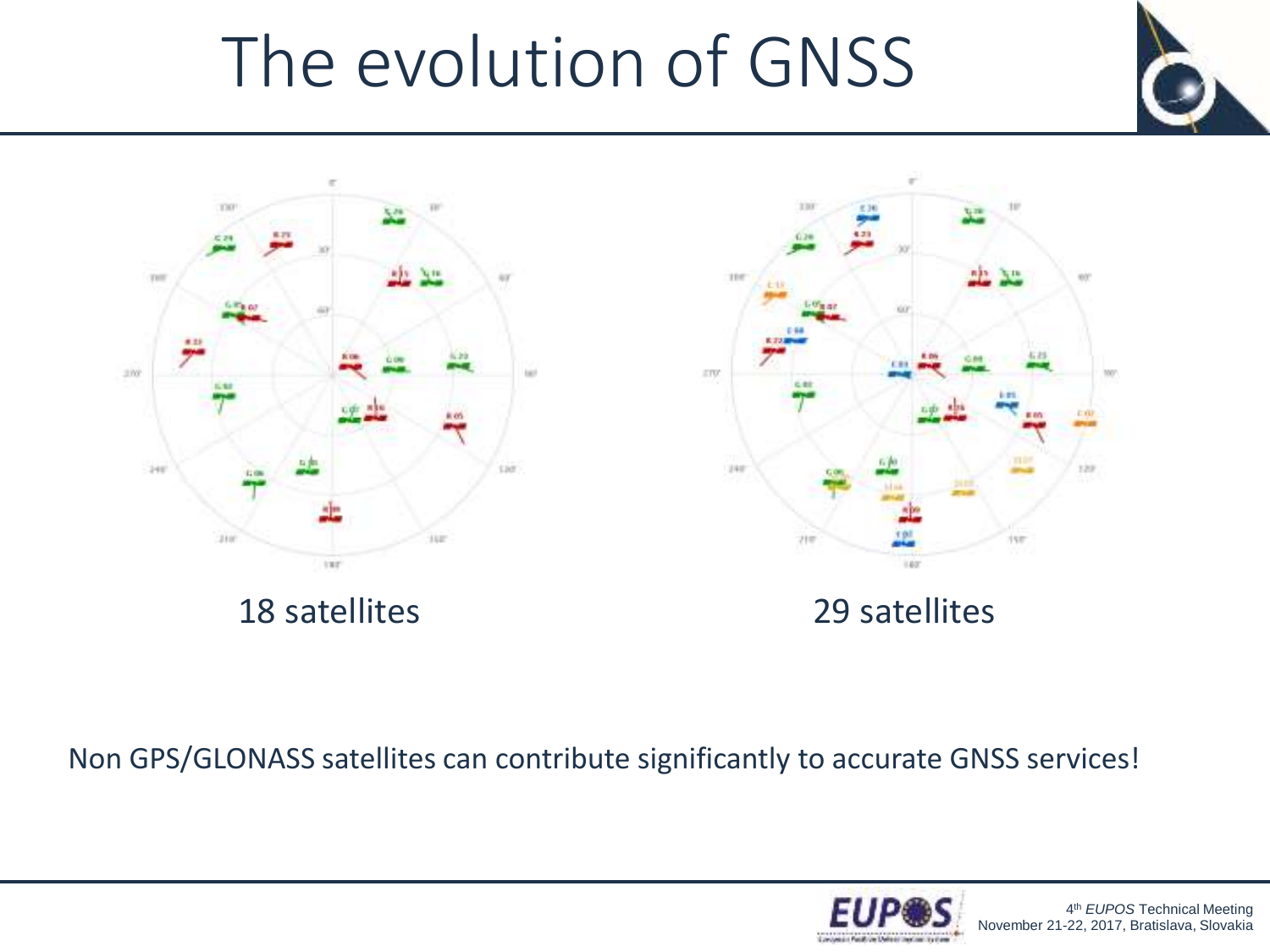## New signals – blessing and burden



The following observation types are defined in RINEX Version 2:

|  | L1, L2: Phase measurements on L1 and L2    |
|--|--------------------------------------------|
|  | C1 : Pseudorange using C/A-Code on L1      |
|  | P1, P2: Pseudorange using P-Code on L1, L2 |
|  | D1, D2: Doppler frequency on L1 and L2     |

#### 7 Observables

| GNSS<br><i>ivstem</i> | Freq. Band<br>/Frequency | <b>Channel or Code</b>                      | <b>Observation Codes</b> |                  |                  |                           |
|-----------------------|--------------------------|---------------------------------------------|--------------------------|------------------|------------------|---------------------------|
|                       |                          |                                             | Pseudo<br>Range          | Carrier<br>Phase | Doppler          | Signal<br><b>Strength</b> |
| <b>GPS</b>            | L1/1575.42               | C/A                                         | CIC                      | LIC              | DIC              | <b>SIC</b>                |
|                       |                          | LIC (D)                                     | C <sub>1</sub> S         | L1S              | DIS              | S <sub>1</sub> S          |
|                       |                          | LIC(P)                                      | CIL                      | LIL              | DIL              | <b>SIL</b>                |
|                       |                          | LIC (D+P)                                   | CIX                      | LIX              | DIX              | SIX.                      |
|                       |                          | P (AS off)                                  | CIP                      | LIP.             | DIP              | <b>SIP</b>                |
|                       |                          | Z-tracking and similar<br>$(AS \cdot on)$   | CIW                      | LIW.             | DIW              | S1W                       |
|                       |                          | ٧                                           | CIY                      | LIY              | DIY              | S1Y                       |
|                       |                          | M                                           | <b>CIM</b>               | LIM              | DIM              | <b>SIM</b>                |
|                       |                          | codeless                                    |                          | LIN              | DIN              | SIN                       |
|                       | 1.2/1227.60              | CA                                          | C2C                      | 1.2C             | D <sub>2C</sub>  | S <sub>2C</sub>           |
|                       |                          | $LI(C/A)+(P2-P1)$<br>(semi-codeless)        | C2D                      | 1.2D             | D <sub>2</sub> D | S2D.                      |
|                       |                          | L2C(M)                                      | C2S                      | L2S              | D2S              | <b>S2S</b>                |
|                       |                          | L2C(L)                                      | C2L                      | L2L              | D <sub>2</sub> L | S2L                       |
|                       |                          | $L2C(M+L)$                                  | C2X                      | L2X              | D2X              | S2X                       |
|                       |                          | P (AS off)                                  | C2P                      | L2P              | D <sub>2P</sub>  | S2P                       |
|                       |                          | Z-tracking and similar<br>$(AS \text{ on})$ | C2W                      | L2W              | D2W              | S2W                       |
|                       |                          | Y.                                          | C <sub>2</sub> Y         | 1.2Y             | D2Y              | S2Y                       |
|                       |                          | M                                           | C2M                      | L2M              | D2M              | 52M                       |
|                       |                          | codeless.                                   |                          | 1.2N             | D2N              | S2N                       |
|                       | 1.5/1176.45              | 1                                           | C51                      | L51              | D51              | <b>S51</b>                |
|                       |                          | Q                                           | C5O                      | 1.50             | D5O              | <b>S50</b>                |
|                       |                          | $H$ <sup>+0</sup>                           | C5X                      | 15X              | DSX              | <b>SSX</b>                |

#### 90 Observables

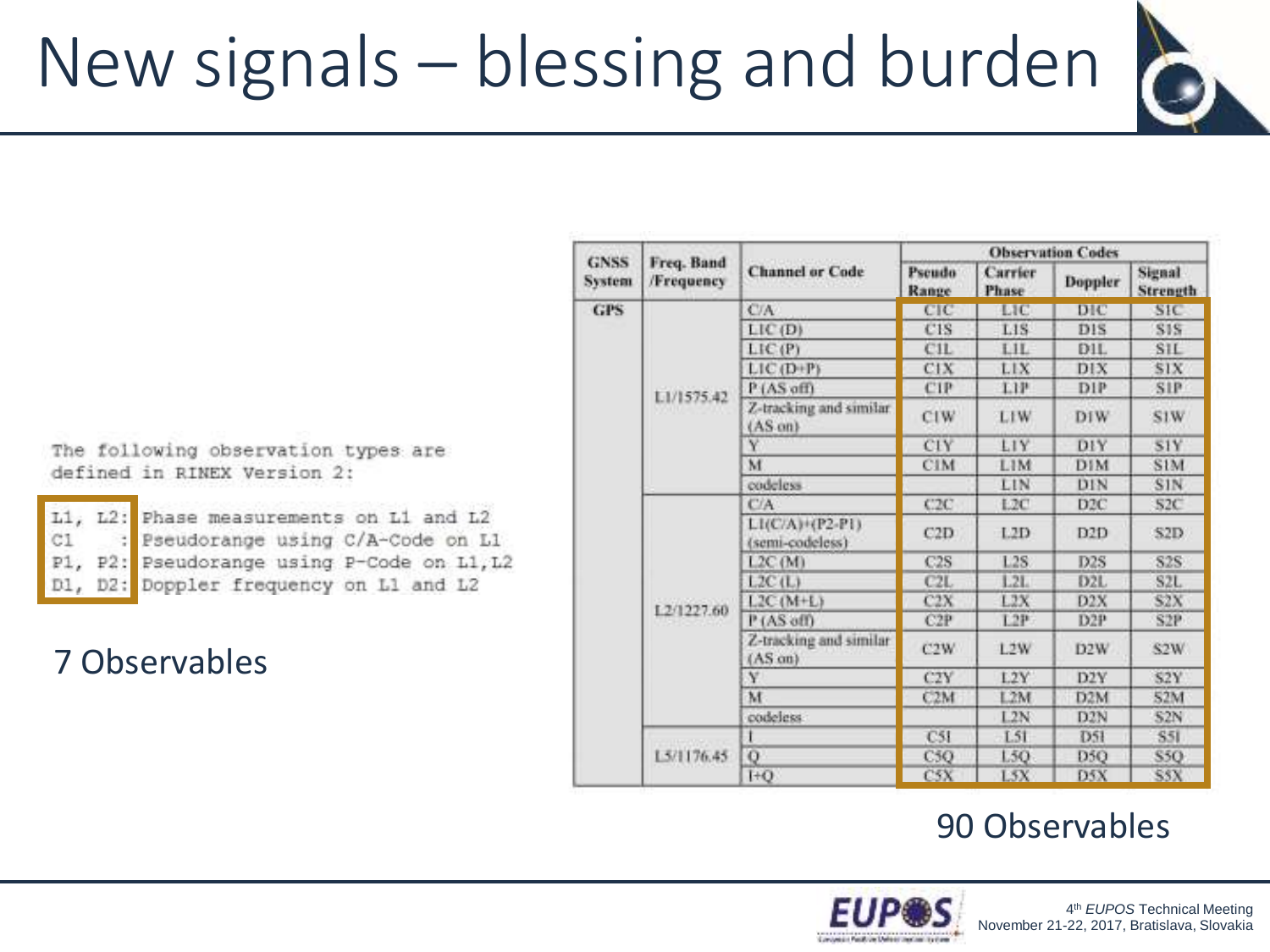# The GNSMART State Space Model





Simultaneous estimation of all relevant state parameters in a stasticially rigorous approach

- satellite clocks
- satellite orbits

• …

- satellite signal biases
- ionospheric delay/advance
- tropospheric delay
- reference station clocks
- reference station signal biases
- reference station coordinates

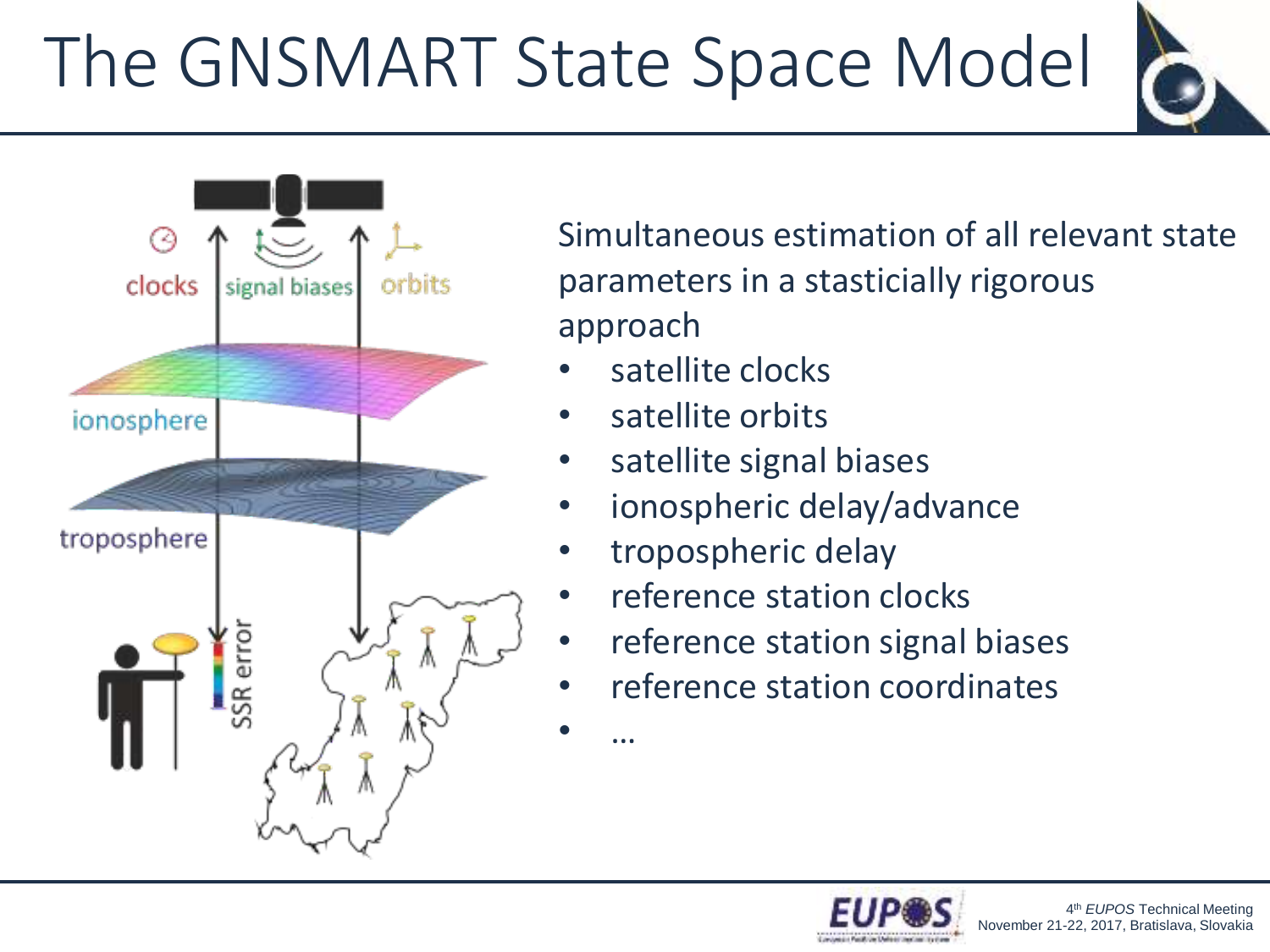## The challenge



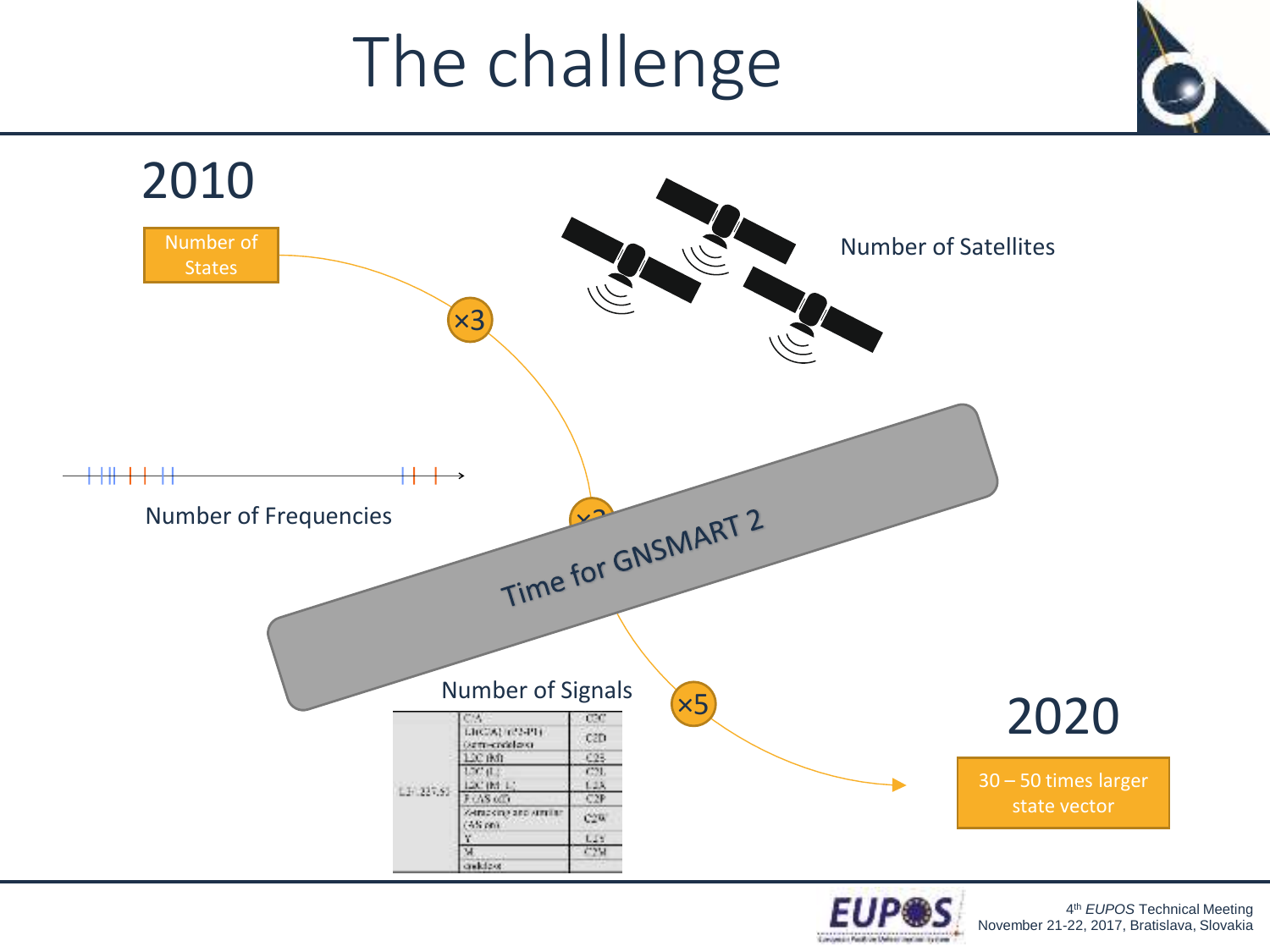### GNSMART 2 Features Supported GNSS



#### Supporting GPS, GLONASS, BDS, GALILEO, QZSS, SBAS, IRNSS



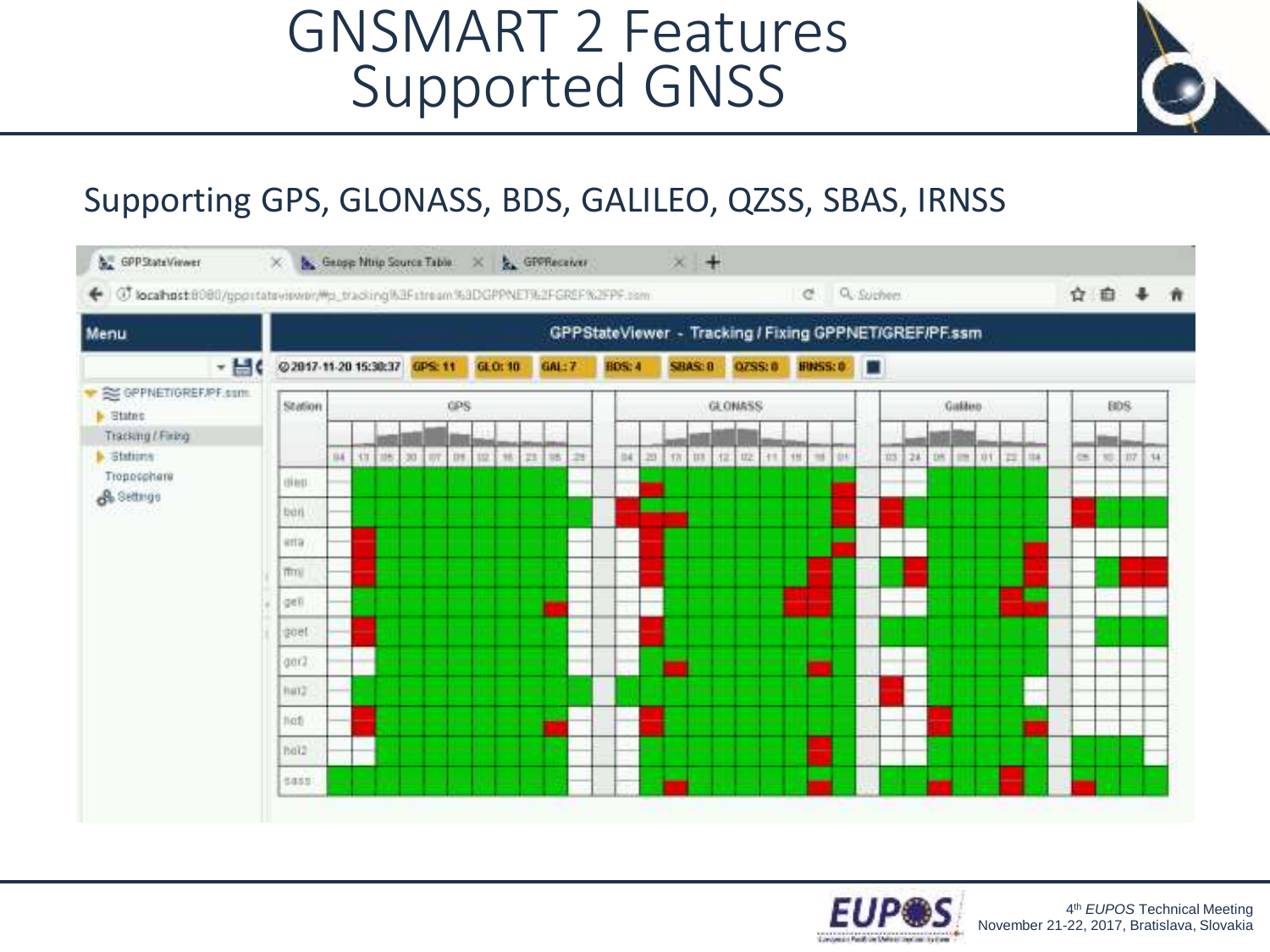GNSMART 2 Features Supported Signals





GNSMART 2 supports all available signals

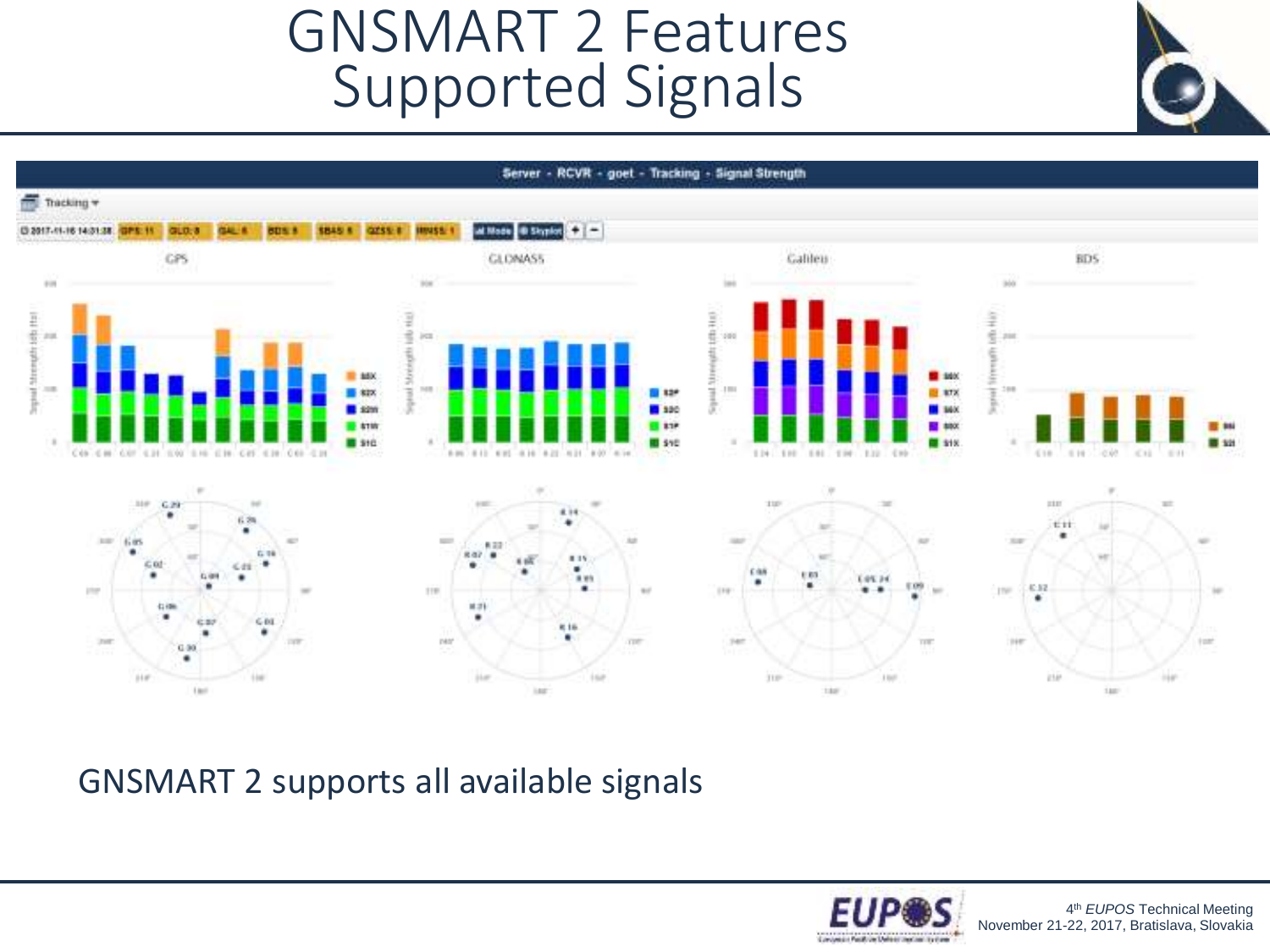### GNSMART 2 Features Hardware Independence



GNSMART Philosophy: Any Reference Station, Any Rover

More than 20 proprietary receiver interfaces supported, including Javad, Septentrio, Leica, Topcon, Trimble, Novatel, Hemisphere, u-blox, NVS, Sokkia, Garmin, Android, …

Additionally, standardized interfaces such as: Binex, Rinex, RTCM, ...

Supporting any receiver means supporting **every bias**

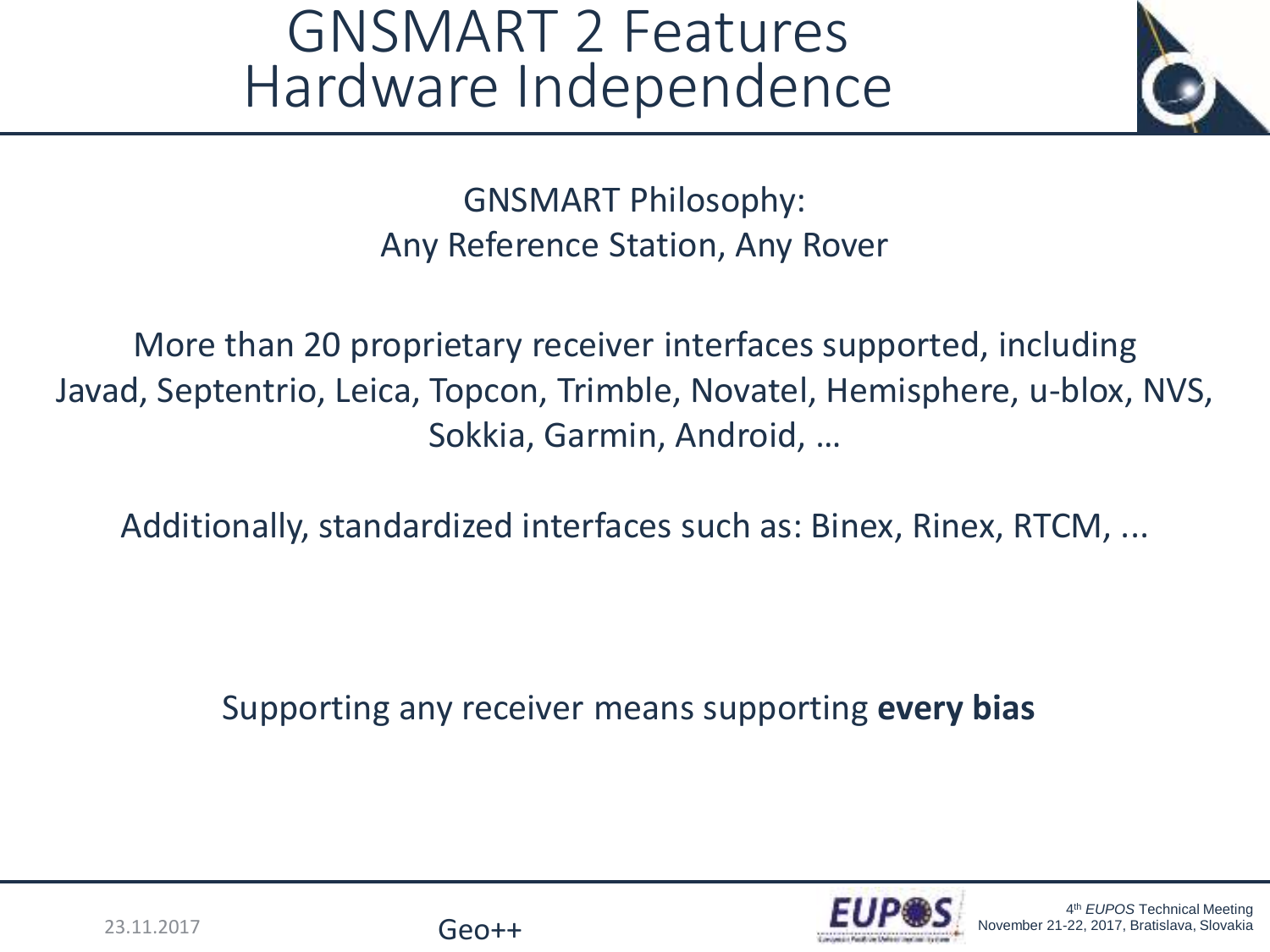### GNSMART 2 Features Hardware Independence



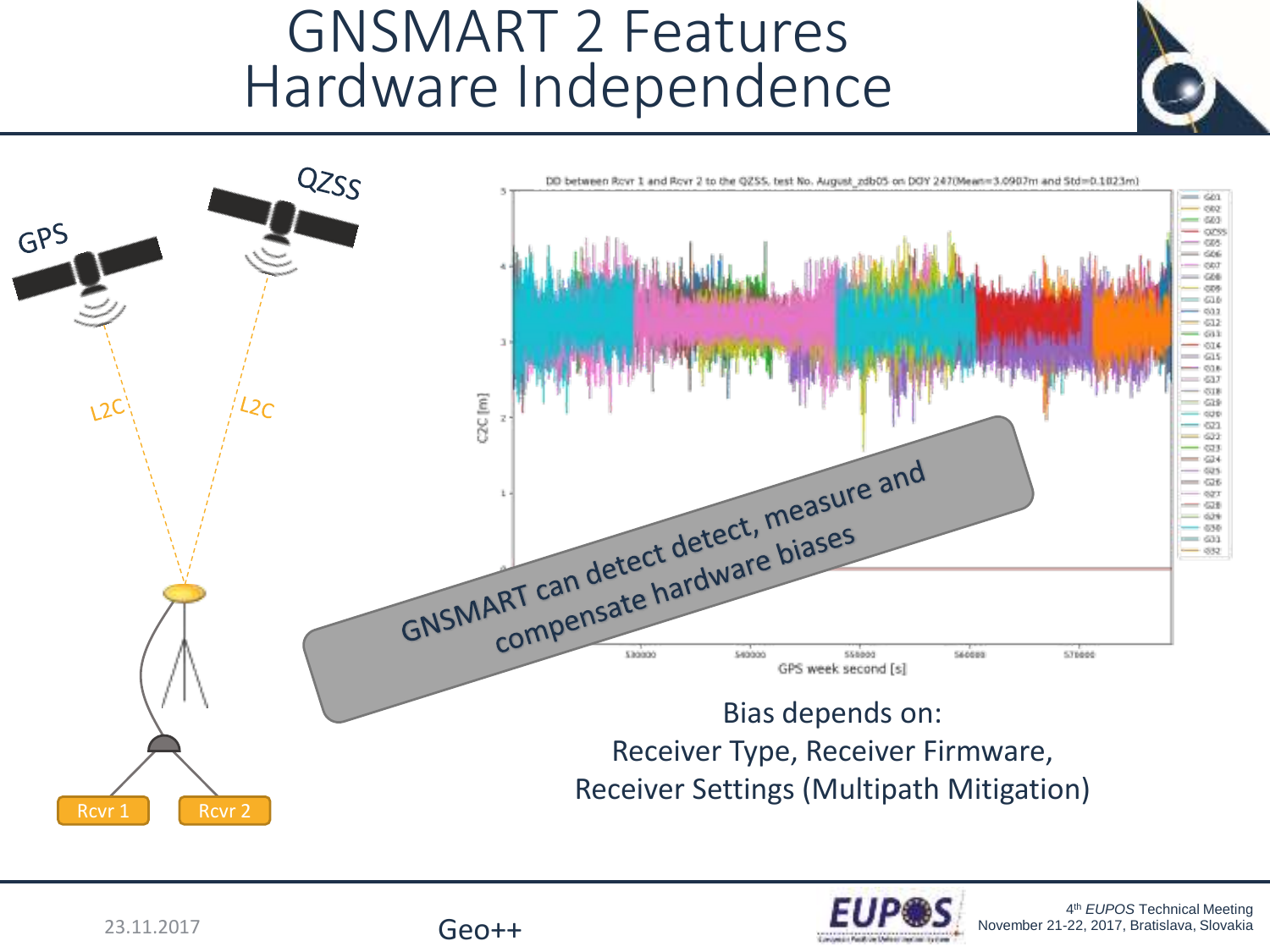### GNSMART 2 Features – On the Job station calibration

#### Near field multipath needs to be corrected for highest accuracies



BKG station Göttingen, Foto: BKG





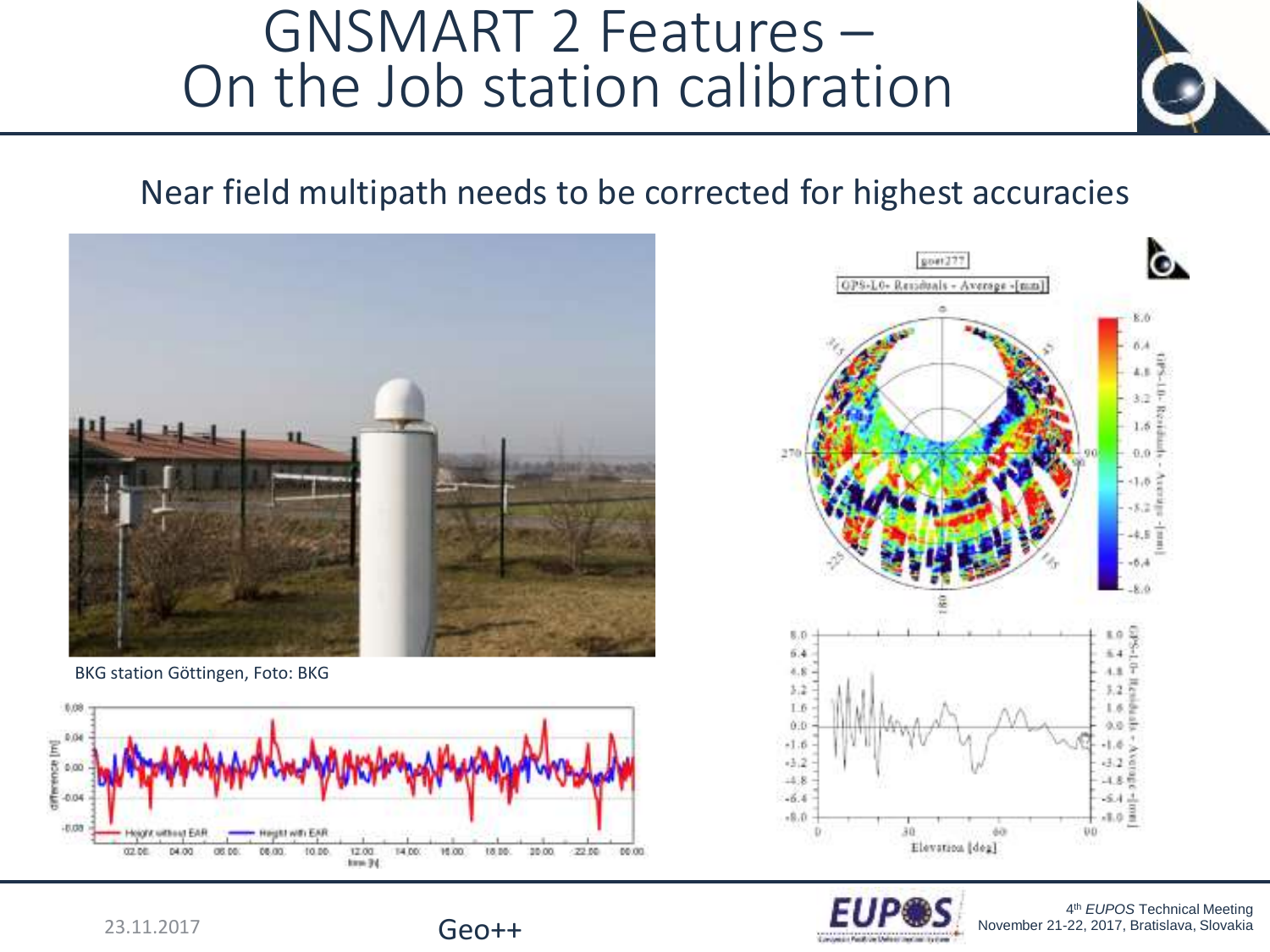### GNSMART 2 Features SSR Output



Typical way of network RTK data dissemination



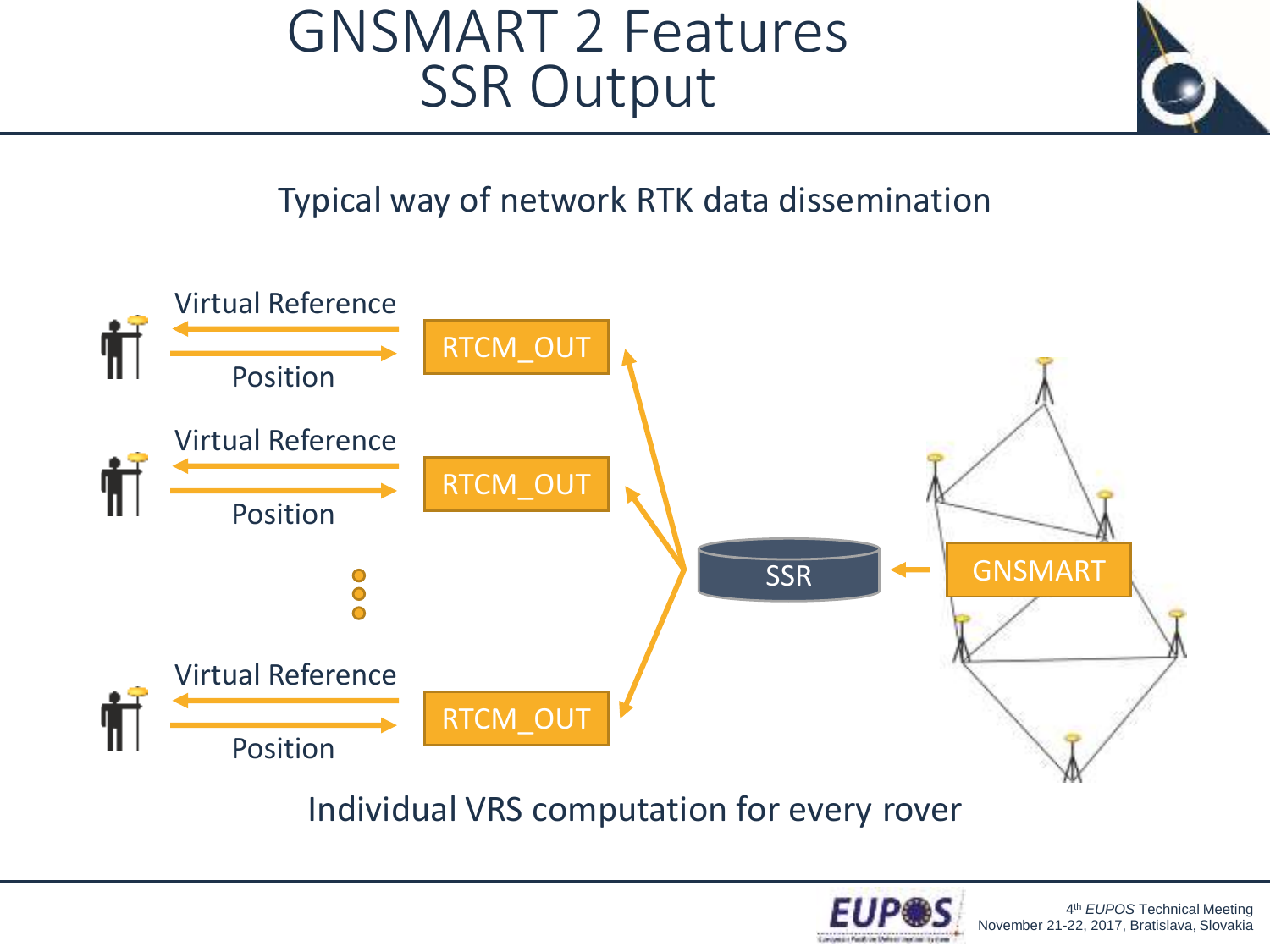### GNSMART 2 Features SSR Output



#### Outputting SSR allows for efficient scaling of user amount



#### SSR is intrinsically broadcast compatible

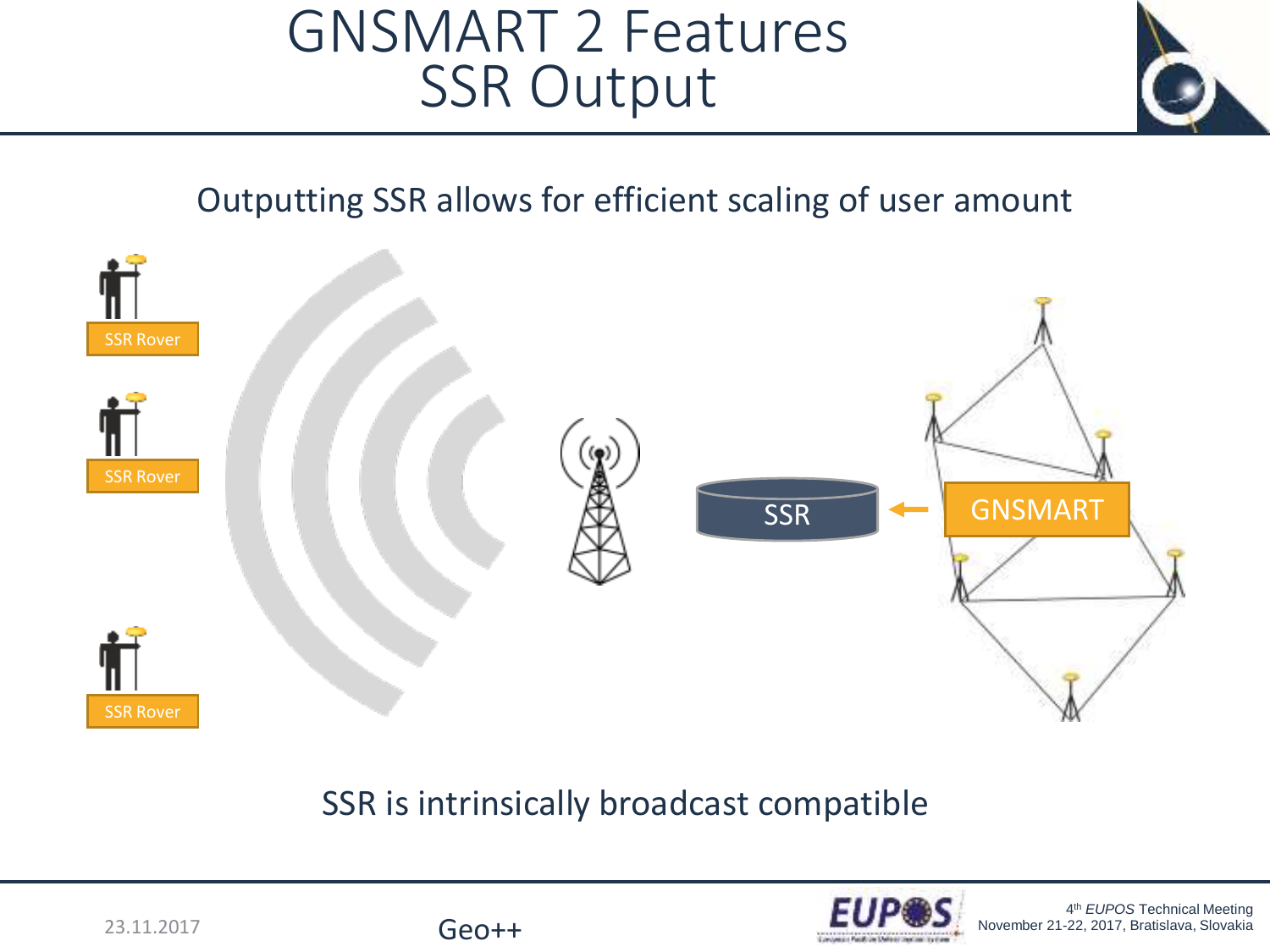### GNSMART 2 Features SSR Output



Outputting SSR allows for efficient scaling of user amount



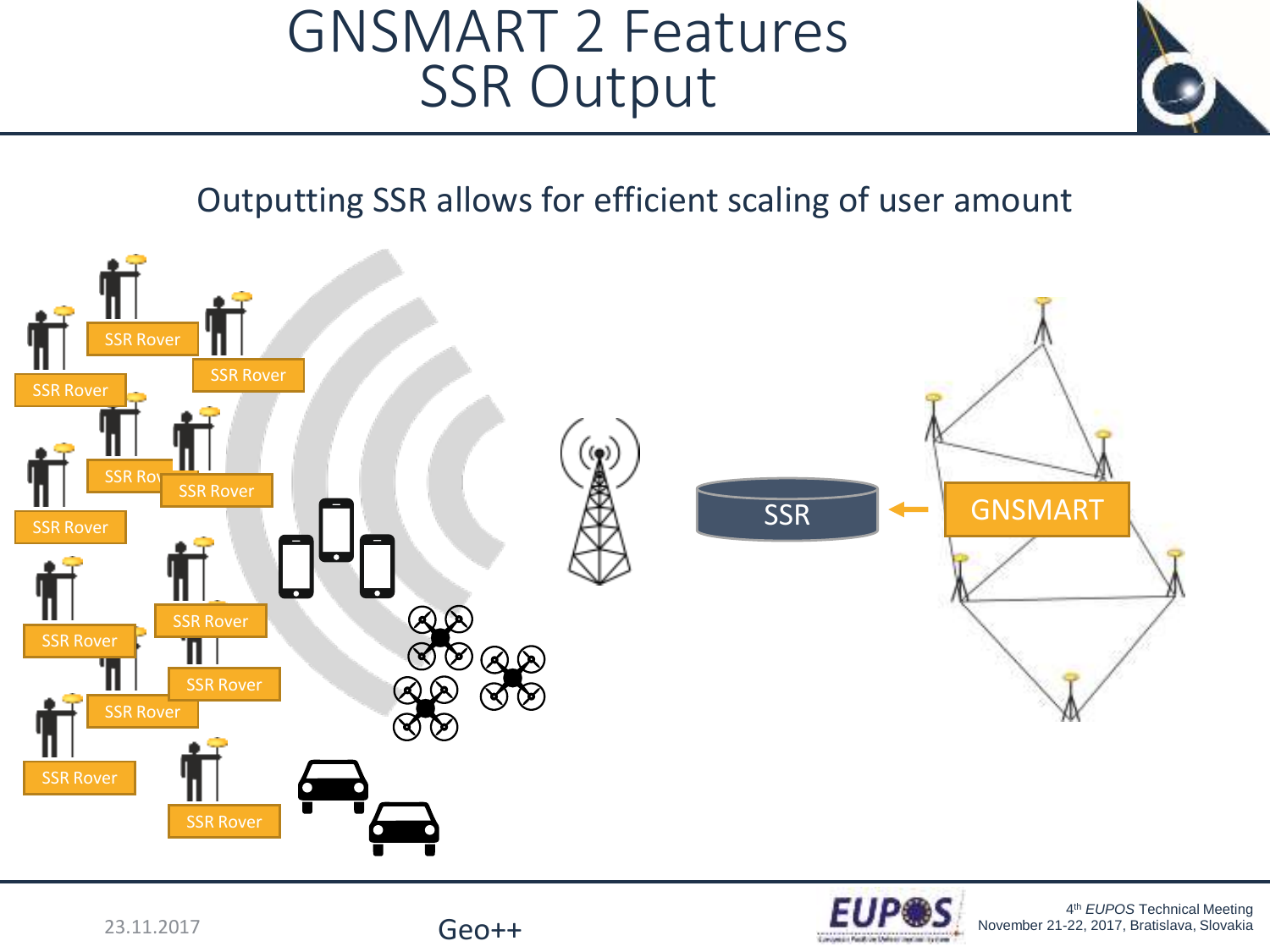### GNSMART 2 Features Integrating Networks



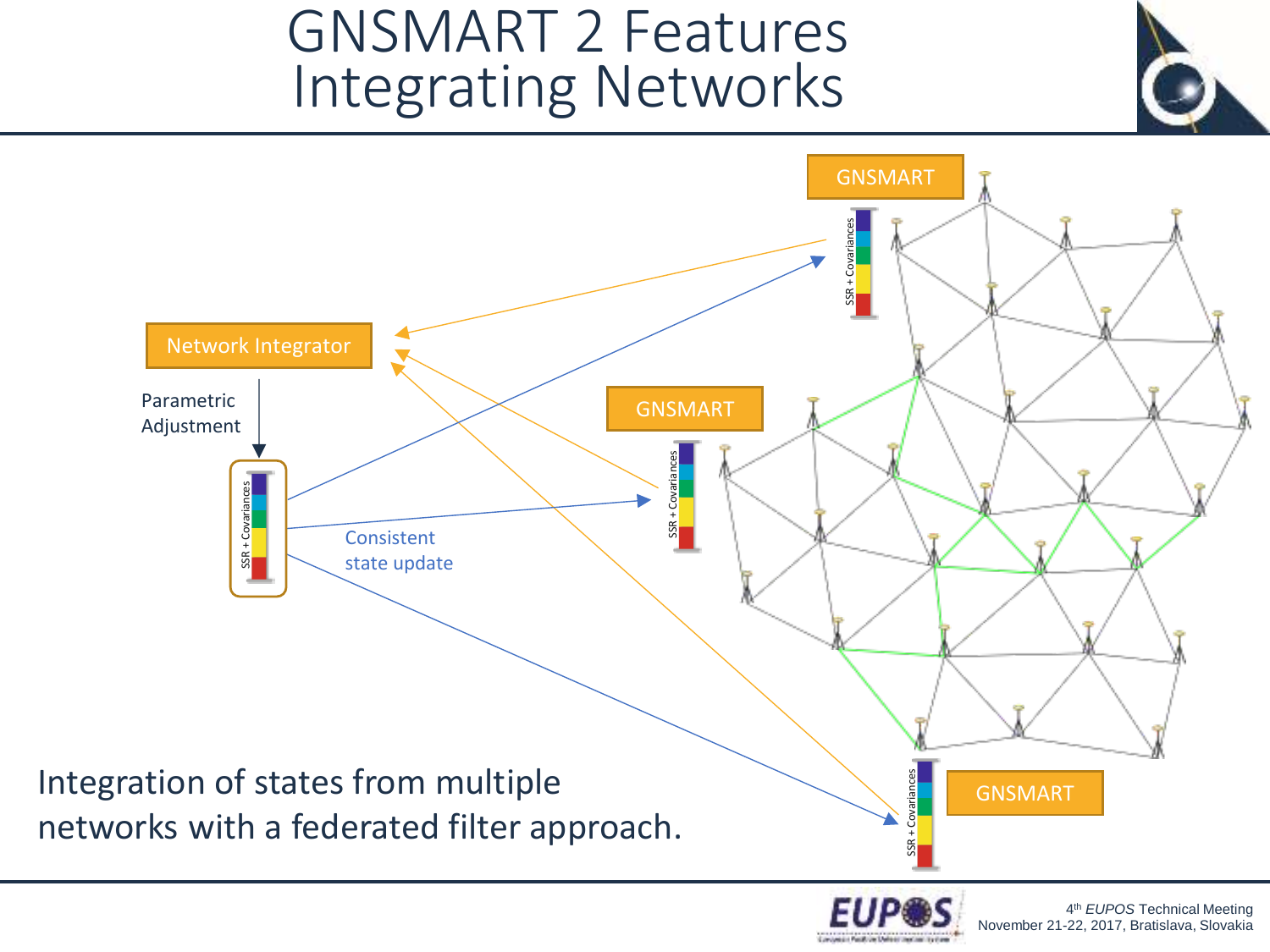### GNSMART 2 Features Cascading Networks



- 300 Reference Stations
- 12 Sub-Networks
- 12 GNSMART
- 12 different SSR datasets every 5s

Network Integration

One consistent SSR data set for Japan (1700 bit/second)





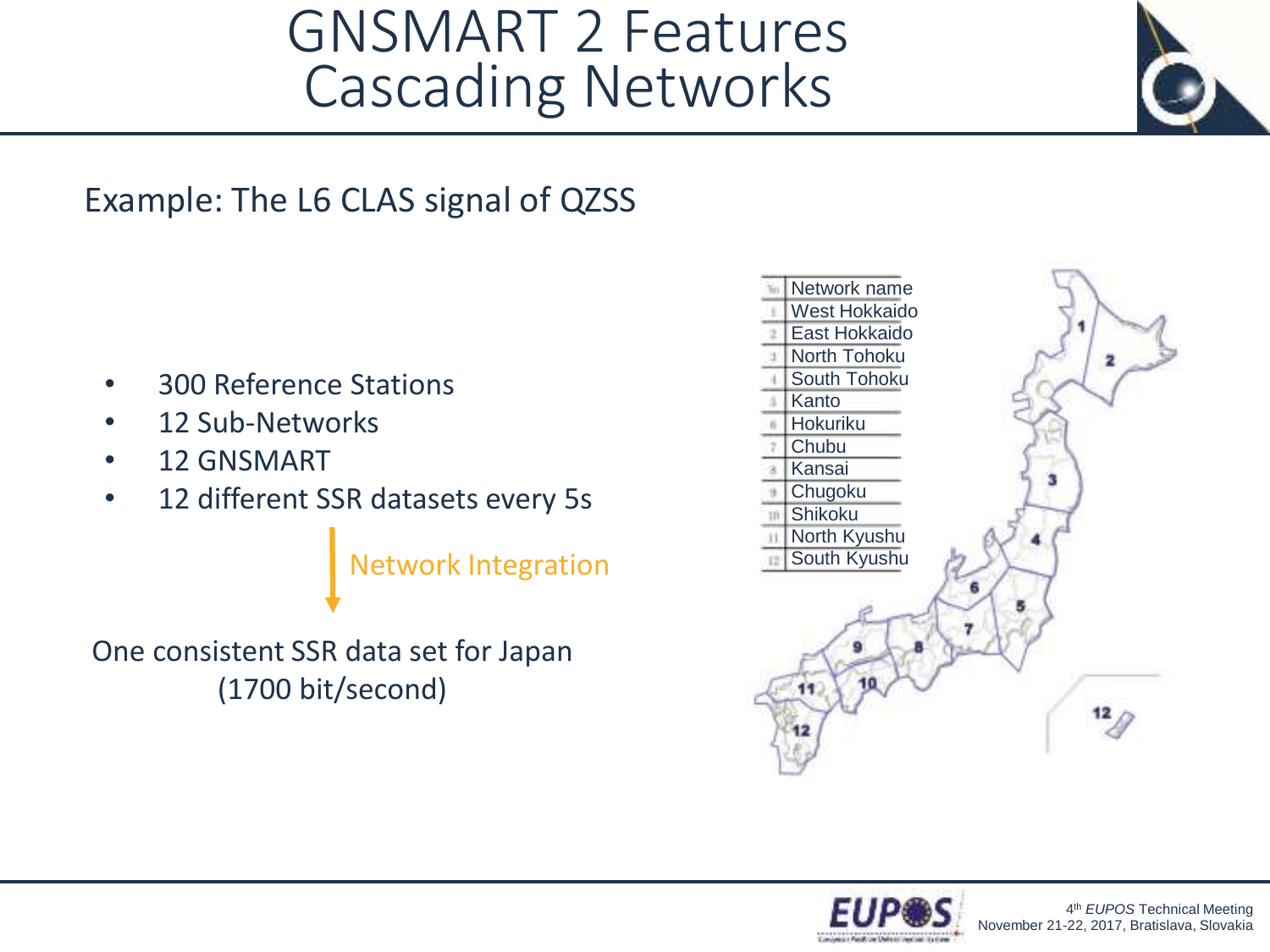### GNSMART 2 Features Cascading Networks